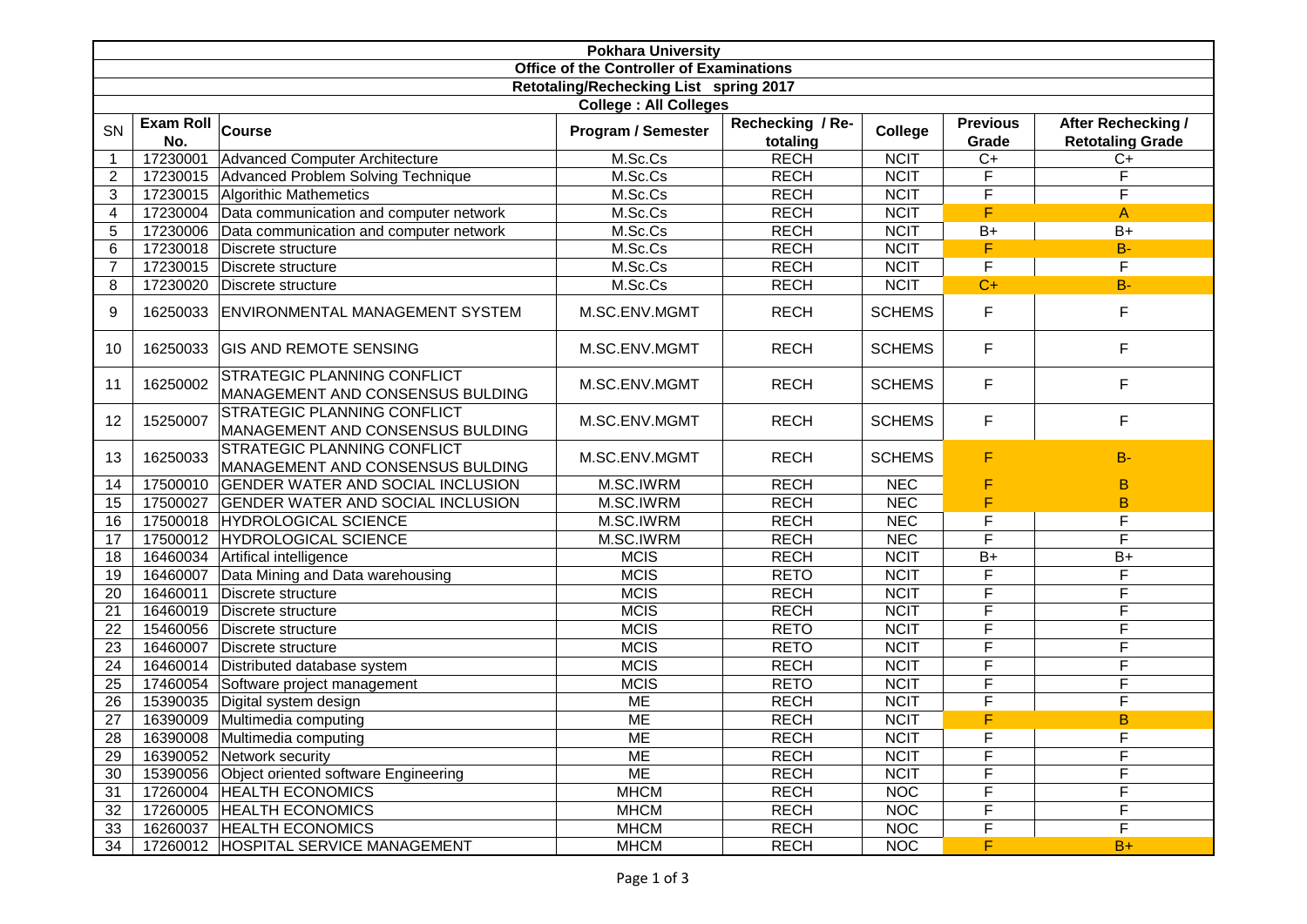| <b>Pokhara University</b>                |                         |                                                                   |                    |                              |                  |                          |                                               |  |
|------------------------------------------|-------------------------|-------------------------------------------------------------------|--------------------|------------------------------|------------------|--------------------------|-----------------------------------------------|--|
| Office of the Controller of Examinations |                         |                                                                   |                    |                              |                  |                          |                                               |  |
| Retotaling/Rechecking List spring 2017   |                         |                                                                   |                    |                              |                  |                          |                                               |  |
| <b>College: All Colleges</b>             |                         |                                                                   |                    |                              |                  |                          |                                               |  |
| SN                                       | <b>Exam Roll</b><br>No. | Course                                                            | Program / Semester | Rechecking / Re-<br>totaling | College          | <b>Previous</b><br>Grade | After Rechecking /<br><b>Retotaling Grade</b> |  |
| 35                                       |                         | 17260022 PUBLIC HEALTH PROGRAM MANAGEMENT                         | <b>MHCM</b>        | <b>RECH</b>                  | <b>NOC</b>       | F                        | F                                             |  |
| 36                                       |                         | 16260027 RESEARCH METHODOLOGY                                     | <b>MHCM</b>        | <b>RECH</b>                  | <b>NOC</b>       | $\overline{\mathsf{F}}$  | F                                             |  |
| 37                                       |                         | 16260035 RESEARCH METHODOLOGY                                     | <b>MHCM</b>        | <b>RECH</b>                  | <b>NOC</b>       | F                        | F                                             |  |
| 38                                       |                         | 17260006 RESEARCH METHODOLOGY                                     | <b>MHCM</b>        | <b>RECH</b>                  | <b>NOC</b>       | F                        | F                                             |  |
| 39                                       |                         | 17260001 RESEARCH METHODOLOGY                                     | <b>MHCM</b>        | <b>RECH</b>                  | <b>NOC</b>       | F                        | F                                             |  |
| 40                                       |                         | 17260007 STRATEGIC HEALTH CARE MANAGEMENT                         | <b>MHCM</b>        | <b>RECH</b>                  | <b>NOC</b>       | F                        | $\overline{F}$                                |  |
| 41                                       |                         | 16260035 STRATEGIC HEALTH CARE MANAGEMENT                         | <b>MHCM</b>        | <b>RECH</b>                  | <b>NOC</b>       | F                        | $\overline{F}$                                |  |
| 42                                       |                         | 16260037 STRATEGIC HEALTH CARE MANAGEMENT                         | <b>MHCM</b>        | <b>RECH</b>                  | NOC              | F                        | F                                             |  |
| 43                                       |                         | 17260001 STRATEGIC HEALTH CARE MANAGEMENT                         | <b>MHCM</b>        | <b>RECH</b>                  | NOC              | F                        | F                                             |  |
| 44                                       |                         | 17260002 STRATEGIC HEALTH CARE MANAGEMENT                         | <b>MHCM</b>        | <b>RECH</b>                  | NOC              | $\overline{\mathsf{F}}$  | $\overline{\mathsf{F}}$                       |  |
| 45                                       |                         | 16310009 MANAGERIAL FINANCE ECONOMICS                             | <b>PGDHCM</b>      | <b>RECH</b>                  | <b>NOC</b>       | $\overline{\mathsf{F}}$  | $\overline{\mathsf{F}}$                       |  |
| 46                                       |                         | 17350026 ART AND AESTHETICS                                       | M.phil.            | <b>RECH</b>                  | iacer            | $\overline{B+}$          | $B+$                                          |  |
| 47                                       | 16060086                | CONSTRUCTION PROJECT ENGINEERING<br>AND ADMINISTION               | M.sc.CM            | <b>RECH</b>                  | nec              | F                        | $\mathsf F$                                   |  |
| 48                                       | 16060089                | <b>CONSTRUCTION PROJECT ENGINEERING</b><br><b>AND ADMINISTION</b> | M.sc.CM            | <b>RECH</b>                  | nec              | F                        | $\mathsf F$                                   |  |
| 49                                       | 16060101                | CONSTRUCTION PROJECT ENGINEERING<br><b>AND ADMINISTION</b>        | M.sc.CM            | <b>RECH</b>                  | nec              | F                        | $\mathsf F$                                   |  |
| 50                                       |                         | 17060067 CONSTRUCTION PROJECT MANAGEMENT                          | M.sc.CM            | <b>RECH</b>                  | PEC              | F                        | F                                             |  |
| 51                                       |                         | 17060076 CONSTRUCTION PROJECT MANAGEMENT                          | M.sc.CM            | <b>RECH</b>                  | $\overline{PEC}$ | F                        | F                                             |  |
| 52                                       |                         | 17060003 CONSTRUCTION PROJECT MANAGEMENT                          | M.sc.CM            | <b>RECH</b>                  | nec              | F                        | F                                             |  |
| 53                                       |                         | 17060010 CONSTRUCTION PROJECT MANAGEMENT                          | M.sc.CM            | <b>RECH</b>                  | nec              | $\overline{\mathsf{F}}$  | $\overline{F}$                                |  |
| 54                                       |                         | 17060019 CONSTRUCTION PROJECT MANAGEMENT                          | M.sc.CM            | <b>RECH</b>                  | nec              | F                        | F                                             |  |
| 55                                       |                         | 16060054 CONSTRUCTION SAFTY ENGINEERING                           | M.sc.CM            | <b>RECH</b>                  | lemsc            | $\overline{\mathsf{F}}$  | $\overline{F}$                                |  |
| 56                                       |                         | 17270008 ENVIRONMENTAL ASSESSMENT AUDITING                        | M.sc.NRM           | <b>RECH</b>                  | nec              | $B+$                     | $A -$                                         |  |
| 57                                       |                         | 16210032 FILM AND FICTION                                         | <b>MA</b>          | <b>RECH</b>                  | iacer            | F                        | F                                             |  |
| 58                                       |                         | 16210038 FILM AND FICTION                                         | <b>MA</b>          | <b>RECH</b>                  | iacer            | $\overline{\mathsf{F}}$  | $\overline{F}$                                |  |
| 59                                       |                         | 17060054 FINANCIAL MANAGEMENT                                     | M.sc.CM            | <b>RECH</b>                  | lemsc            | $\overline{\mathsf{F}}$  | $\overline{\mathsf{F}}$                       |  |
| 60                                       | 17350026                | <b>GENDER AND SEXUALITY: THE SOUTH ASIAN</b><br><b>SCENRIO</b>    | M.phil.            | <b>RECH</b>                  | iacer            | $B+$                     | $B+$                                          |  |
| 61                                       |                         | 17270003 GEOSPATIAL TECHNIGUES IN NRM                             | M.sc.NRM           | <b>RECH</b>                  | nec              | $B+$                     | $B+$                                          |  |
| 62                                       |                         | 17060015 HUMAN RESOURCE MANAGEMENT                                | M.sc.CM            | <b>RECH</b>                  | nec              | F                        | $B -$                                         |  |
| 63                                       | 17060086                | HUMAN RESOURCE MANAGEMENT                                         | M.sc.CM            | <b>RECH</b>                  | nec              | F                        | F                                             |  |
| 64                                       |                         | 17060102 HUMAN RESOURCE MANAGEMENT                                | M.sc.CM            | <b>RECH</b>                  | nec              | $B+$                     | $\mathsf{A}$                                  |  |
| 65                                       | 17210029                | <b>LITERARY STUDIES</b>                                           | M.phil.            | <b>RECH</b>                  | iacer            | F                        | F                                             |  |
| 66                                       | 17350049                | MASS MEDIA FOR PARTICIPATORY<br><b>DEMOCRACY</b>                  | M.phil.            | <b>RECH</b>                  | iacer            | $B+$                     | $B+$                                          |  |
| 67                                       |                         | 17270003 NATURAL RESOURCE ECONOMICS                               | M.sc.NRM           | <b>RECH</b>                  | nec              | $A-$                     | $A-$                                          |  |